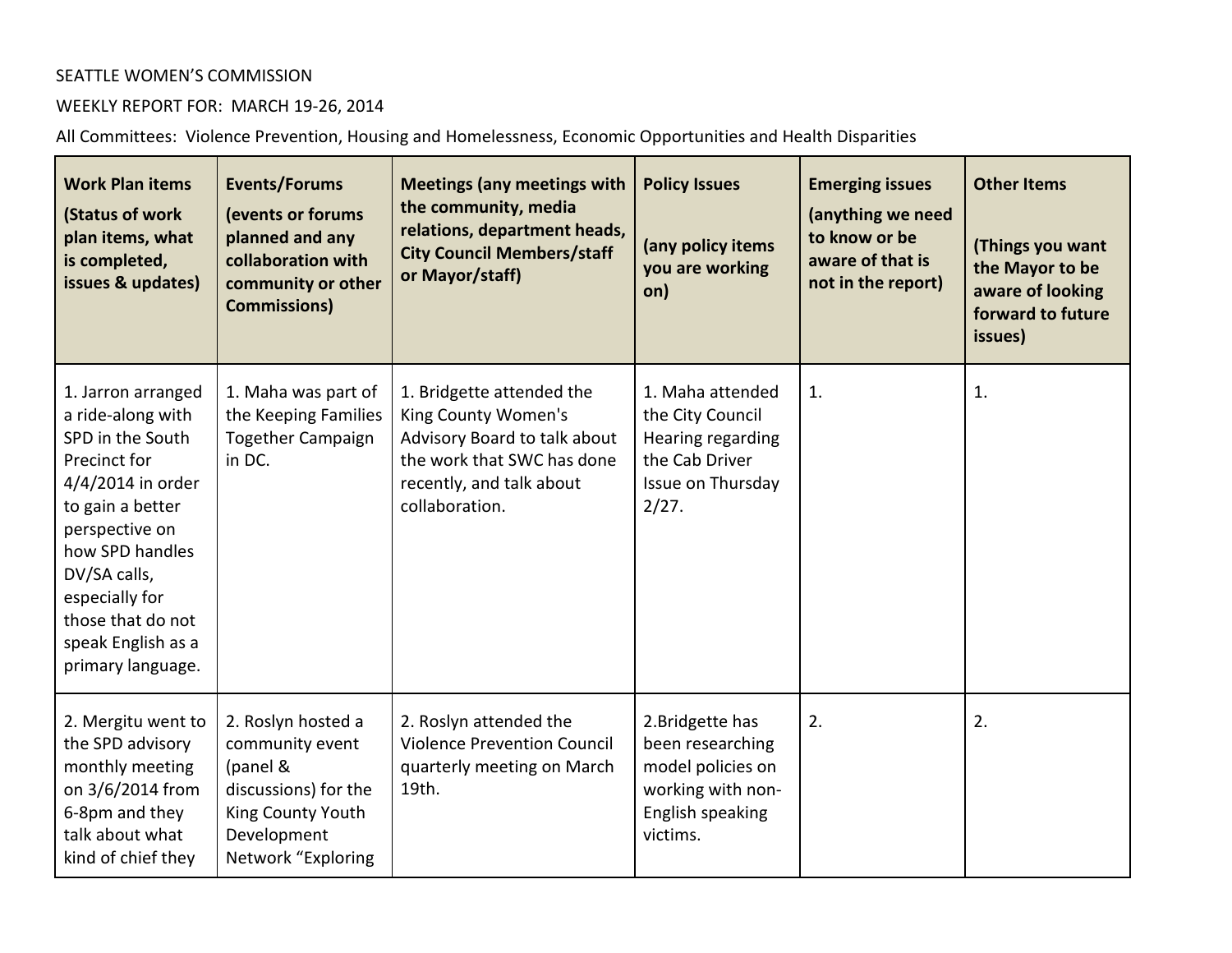| want to see in<br>Seattle.                                                                                                                    | the Impacts of<br>\$15/hr on Youth<br><b>Employment and</b><br>Youth<br>Development" on<br>March 18th.                                                           |                                                                                                                                                                                                                                                   |                                                                                                                                                                                          |    |    |
|-----------------------------------------------------------------------------------------------------------------------------------------------|------------------------------------------------------------------------------------------------------------------------------------------------------------------|---------------------------------------------------------------------------------------------------------------------------------------------------------------------------------------------------------------------------------------------------|------------------------------------------------------------------------------------------------------------------------------------------------------------------------------------------|----|----|
| 3.                                                                                                                                            | 3. Roslyn attended<br>the City of Seattle's<br>Income Inequality<br>Taskforce's<br>community meeting<br>for Women, People<br>of Color, and Youth                 | 3. Roslyn attended the<br>NonProfit Anti Racist<br>Coalition (NPARC) meeting<br>"Undoing Racism Using<br>Tools" workshop on March<br>13th                                                                                                         | 3. Alison to attend<br>a meeting with<br>stakeholders on<br>3/28 on supportive<br>housing for low-<br>income residents<br>with chronic health<br>and/or behavioral<br>health conditions. | 3. | 3. |
| 4. Bridgette<br>watched the video<br>of the 2/26/14 City<br><b>Council Committee</b><br>meeting on police<br>discipline process.              | 4. Roslyn attended<br>the launch of the<br><b>Washington State</b><br><b>Quality Standards in</b><br>Afterschool & Youth<br>Development at the<br>State Capitol. | 4. Roslyn lead the King<br><b>County Youth Advisory</b><br>Council's review of the<br><b>Reclaiming Futures</b><br>"Community Vision for<br>Youth"                                                                                                | 4.                                                                                                                                                                                       | 4. | 4. |
| 5. Bridgette<br>watched the<br>weekly King<br><b>County Council</b><br>Law, Justice,<br>Health and Human<br>Services<br>committee<br>meeting, | 5. Tracey is<br>attending Kids 1st<br>campaign kick off at<br>New Holly<br>community center                                                                      | 5. Alison met with Michele<br>Thomas and Kate Baber from<br>the Washington Low-Income<br>Housing Alliance to discuss<br>potential collaborations to<br>educate community<br>members about their rights<br>under the Fair Tenant<br>Screening Act. |                                                                                                                                                                                          |    |    |